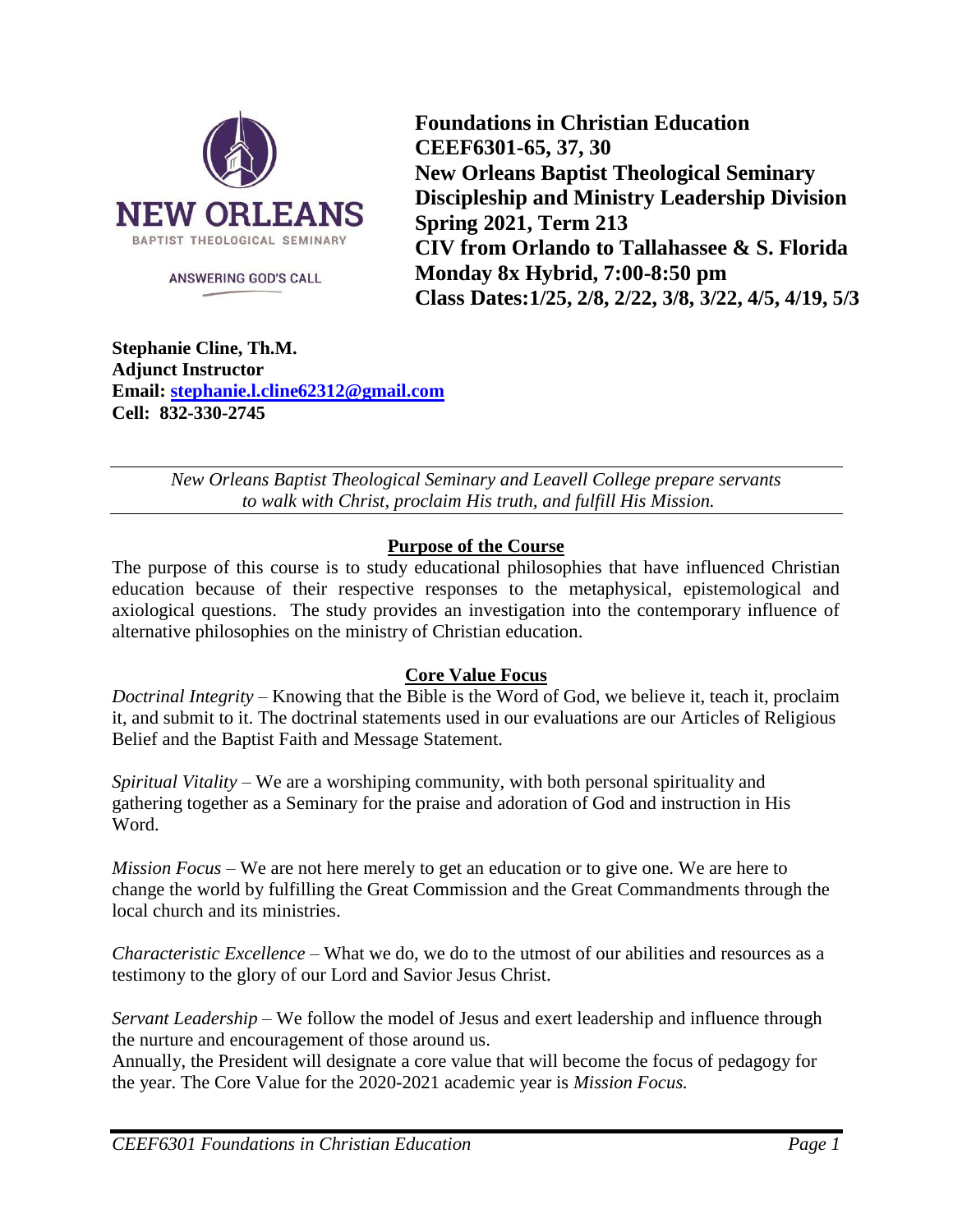#### **Curriculum Competencies Addressed**

This course will address the following curriculum competencies:

- *1. Theological and historical perspective:* Students will develop a personal view as they compare and contrast secular philosophies with Christian, biblical and historical positions and perspectives.
- *2. Disciple making:* Principles and practices of education and underlying theories will be explored and applied to contemporary disciple making methodologies and Christian education programs.
- *3. Spiritual and character formation:* Students will compose a personal philosophy of Christian education integrating the concepts, principles, and ideas introduced in this course with their own experiences.

## **Course Description**

This course is a study of educational philosophies and historical movements that have influenced Christian education because of their respective responses to the metaphysical, epistemological and axiological questions. The study provides an investigation into the historical framework and contemporary influence of alternative philosophies and educational theories on the ministry of Christian education ministry.

## **Student Learning Outcomes**

The student involved in this course should be able to accomplish the following:

- 1. Apply their knowledge and comprehension of the basic philosophical questions of metaphysics, epistemology, and axiology; and knowledge of the major philosophical movements and their educational implications in order to provide a foundation for the practice of Christian Education in the church.
- 2. Value the study of philosophy and its implication in the practice of Christian education.
- 3. Be able to formalize and communicate a personal philosophy of education.

# **Required Readings**

The following texts and resources are required reading for class discussions and are to be read in their entirety unless otherwise specified.

#### **Required Texts**

Anthony, Michael and Warren Benson. *Exploring the History and Philosophy of Christian Education*. Eugene, OR: Wipf &Stock Publishers, 2003 (reprinted 2011).

Knight, George R. Philosophy & Education: An Introduction in Christian Perspective, 4<sup>th</sup> ed. Berrien Springs, MI: Andrews University Press, 2006.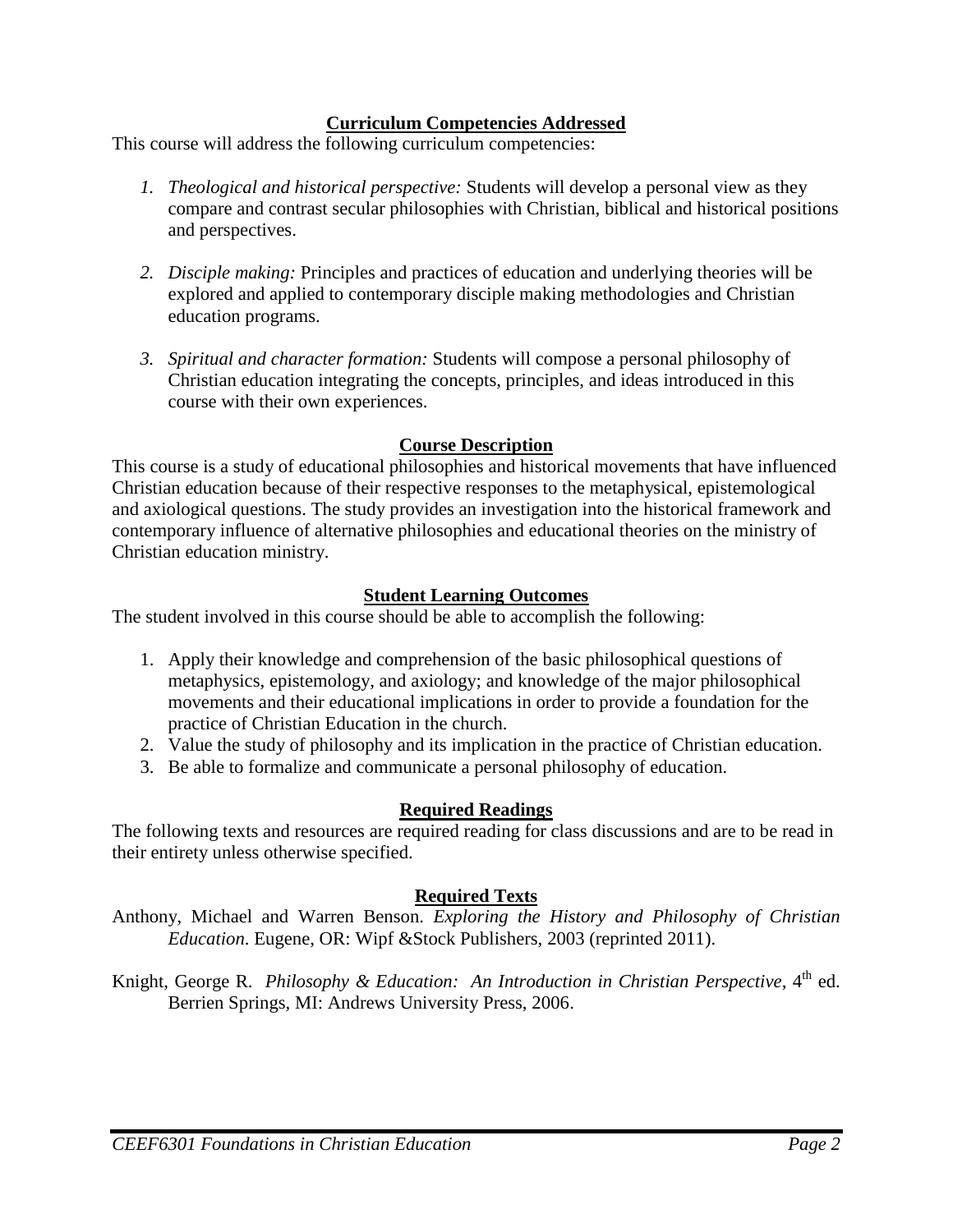#### **Optional Texts**

- Estep, James R., Michael R. Anthony and Greg R Allison*. A Theology for Christian Education,* Nashville, TN: Broadman and Holman, 2008.
- Groome, Thomas H. *Christian Religious Education: Sharing Our Story and Vision*. San Francisco: Harper & Row, 1980.
- Pazmiño, Robert W. *God Our Teacher: Theological Basics in Christian Education*, 3<sup>rd</sup>. Grand Rapids, MI: Baker Academic, 2008.

#### **Course Teaching Methodology**

A variety of teaching-learning methods will be employed in this course. Students will engage in personal research, presentations, and class discussions. The professor will present foundational material through lecture and interactive class experiences.

#### **Units of Study**

## HISTORICAL and PHILOSOPHICAL BACKGROUNDS

- Unit 1: Introduction to Philosophy of Christian Education
- Unit 2: Historical Foundation of Christian Education Pt 1
- Unit 3: The Nature of Philosophy of Christian Education
- Unit 4: Historical Foundation of Christian Education Pt 2
- Unit 5: Traditional Philosophies & Education
- Unit 6: Historical Foundation of Christian Education Pt 3

#### MODERN PHILOSOPHIES and EDUCATION

- Unit 7: Historical Foundation of Christian Education Pt 4
- Unit 8: Modern Philosophies and Education
- Unit 9: Christian Education in the Post Modern Era
- Unit 10: Contemporary Theories of Education

#### PHILOSOPHY and CHRISTIAN EDUCATION

- Unit 11: Traditional Philosophies and Educational Theory
- Unit 12: Modern Philosophies and Educational Theory
- Unit 13: A Christian Approach to Education
- Unit 14: Refining a Personal Philosophy of Education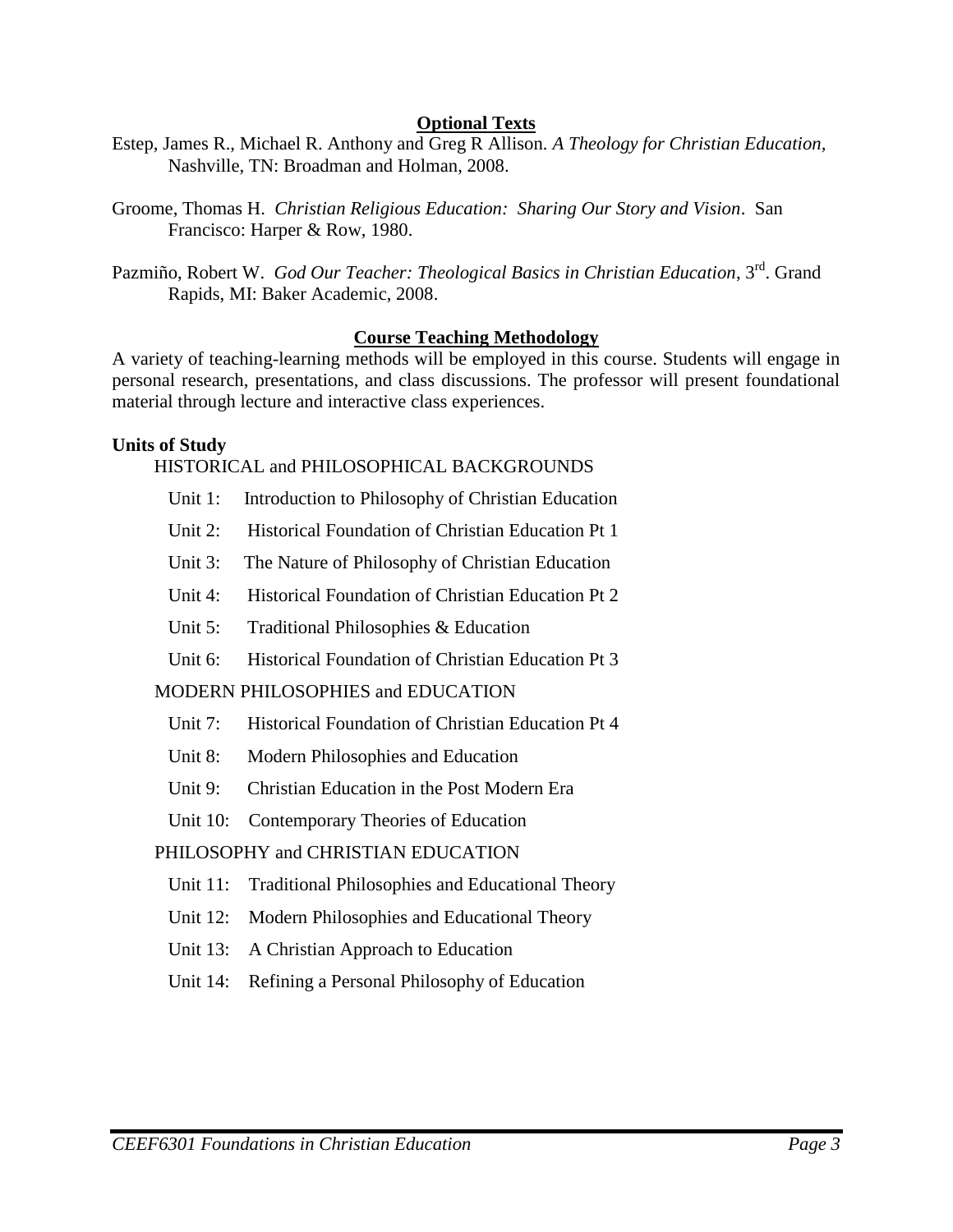## **Assignments and Evaluation Criteria**

Unless specified, all papers should be double-spaced, written according to Turabian guidelines regarding footnotes, headings/subheadings, margins, pagination, cover page, etc.

- 1. **Reading and Quizzes.** Students will read *Exploring the History and Philosophy of Christian Education* as well as *Philosophy and Education* (Idealism, Realism, Neo-Scholasticism, Pragmatism, and Existentialism). Students will also be asked to report the quantity of the text read for a numerical grade. Five quizzes will be given throughout the semester on the unit reading. Students will be expected to discuss the content of the two texts as well as incorporate ideas and principles presented in these texts into their *Personal Philosophy of Education* paper. **Due Date: See Syllabus Calendar for more details.**
- 2. **Philosophy of Education Presentation and Handout**. Students will be assigned one of the five philosophies detailed in *Philosophy and Education*. Students will prepare a class presentation and 5-6 page companion handout on an assigned philosophy and related/emerging educational theories. Students should draw on sources beyond the primary texts. Content should include brief history, key personalities, principles and ideas, classical and modern expressions and examples of the philosophy (3-4 pages) and related/emerging educational theories (1 page). The document should also include implications for contemporary Christian education (1 page). Handouts are expected to be available to other students via discussion boards following the class presentations. Format does not have to be Turabian, creativity in design and layout is encouraged. **Preliminary presentation and handout Due: See Syllabus Calendar for more details.**
- 3. **Reaction Paper**. Students will also generate a 2-3 page reaction paper detailing how their assigned philosophy and theory relates to the other philosophies and educational theories. Analyze, compare and contrast the principle ideas. **Due Date: May 4**
- 4. **Group Presentations.** Students with the same assigned philosophy will be teamed together and expected to collaborate to prepare and present the assigned philosophy and an educational theories to the class. Presentations will be scheduled during class time. **Due Date: See Syllabus Calendar for more details.**
- 5. **Personal Philosophy. (Embedded Assignment)** Students will write a *Personal Philosophy of Education*. This work (10-12 pages) should be typed and double-spaced following the guidelines of the most recent edition of *Turabian* with the proper NOBTS cover page. See the guide included in this syllabus for further instructions. **Due Date: May 10.**
- 6. **Participation.** Students are expected to actively participate in class discussions. A grade will be assessed based upon attendance, attentiveness, and attitude.

# **Course Policies**

**Writing Assignments:** Unless specified, all papers should be double-spaced, written according to the most recent edition of Turabian regarding footnotes, headings/subheadings, margins, pagination, cover page, etc.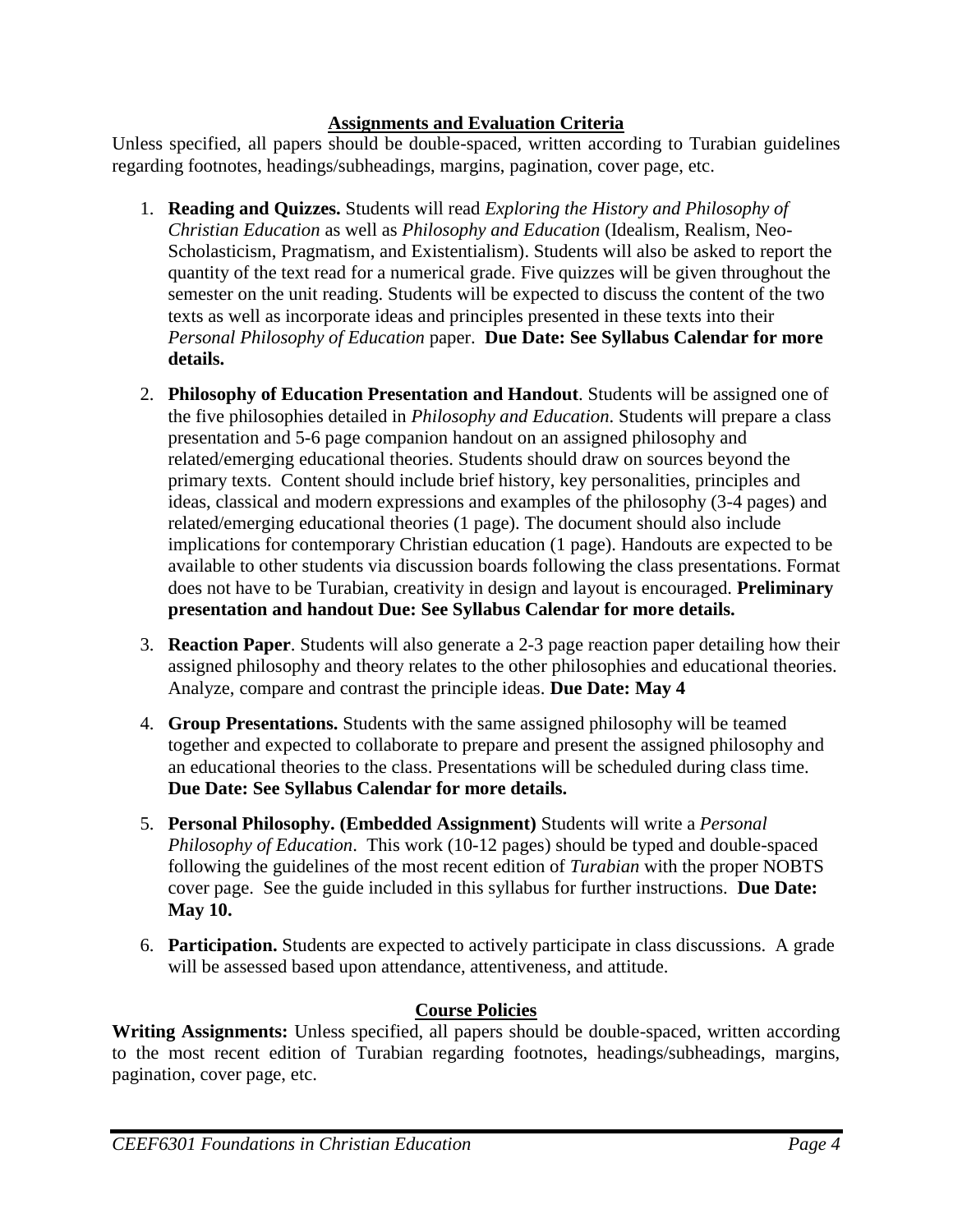# **Evaluation of Grade**

The student's grade will be computed as follows:

| Reading and Quizzes                | 15% |
|------------------------------------|-----|
| Philosophy and Theory Presentation | 15% |
| Philosophy and Theory Handout      | 15% |
| <b>Team Presentations</b>          | 15% |
| <b>Reaction Paper</b>              | 10% |
| Personal Philosophy of Education   | 20% |
| <b>Class Participation</b>         | 10% |

The course will use the NOBTS grading scale as listed below:

- A 93-100
- B 85-92
- C 77-84
- D 70-76
- E Below 70

## **Technical Assistance**

For assistance regarding technology, consult ITC (504-816-8180) or the following websites:

- 1. Selfserve@nobts.edu Email for technical questions/support requests with the Selfserve.nobts.edu site (Access to online registration, financial account, online transcript, etc.)
- 2. BlackboardHelpDesk@nobts.edu Email for technical questions/support requests with the NOBTS Blackboard Learning Management System NOBTS.Blackboard.com.
- 3. ITCSupport@nobts.edu Email for general technical questions/support requests.
- 4. www.NOBTS.edu/itc/ General NOBTS technical help information is provided on this website.

# **NOBTS Style guide & Writing Manual**

# **Help for Writing Papers at "The Write Stuff"**

NOBTS maintains a Writing Center designed to improve English writing at the graduate level. Students can receive writing guides, tips, and valuable information to help in becoming a better writer.

# **Plagiarism on Written Assignments**

NOBTS has a no tolerance policy for plagiarism. Plagiarism in certain cases may result in expulsion from the seminary. See the NOBTS Student Handbook for definition, penalties, and policies associated with plagiarism.

# **Late Work**

An automatic 10-point deduction will be taken for work submitted after the due date. Additional points will be deducted based on the number of days the submission is late.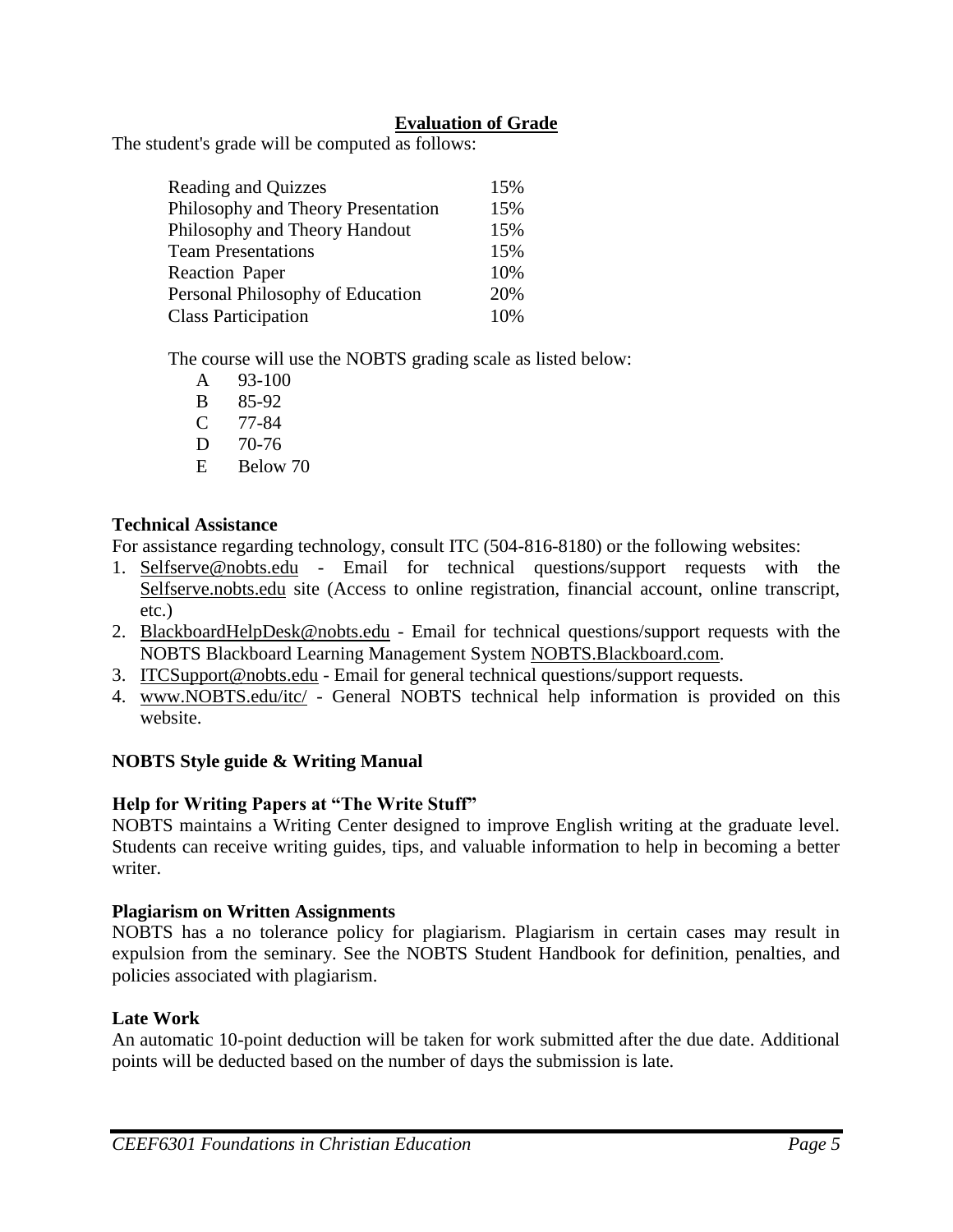| <b>Dates</b>                                  | <b>Topic of Study</b>                                                                                        | <b>Reading/Assignments Due</b>                                                                               |
|-----------------------------------------------|--------------------------------------------------------------------------------------------------------------|--------------------------------------------------------------------------------------------------------------|
| Week 1<br>Week of 1/25<br><b>Class Monday</b> | <b>Course Introductions and Overview</b>                                                                     | Anthony, Ch 1                                                                                                |
| Week 2<br>Week of $2/1$                       | <b>Historical Foundations of</b><br>Christian Education, Pt. 1                                               | Knight, Chs 1-2                                                                                              |
| Week 3<br>Week of 2/8<br><b>Class Monday</b>  | The Nature of Philosophy of Christian Education<br>Historical Foundations of Christian Education,<br>Pt. $2$ | Due on Blackboard by Feb. 14<br><b>Quiz 1</b>                                                                |
| Week 4<br>Week of $2/15$                      | Christian Education in the Early Church<br>Christian Education in the Middle Ages                            | Anthony, Chs 4-6<br>Knight, Ch 3                                                                             |
| Week 5<br>Week of 2/22<br><b>Class Monday</b> | <b>Traditional Philosophies and Education</b><br>Christian Education in the Renaissance                      | Due on Blackboard by Feb. 28<br><b>Quiz 2</b><br><b>Idealism Presentations</b>                               |
| Week 6<br>Week of 3/1                         | Christian Education in the Reformation<br>European Origins of Modern C. E.                                   | Anthony, Chs 7-10                                                                                            |
| Week 7<br>Week of 3/8<br><b>Class Monday</b>  | Early Origins of the Sunday School Movement<br><b>Christian Education in Colonial America</b>                | Anthony, Chs 11-12<br>Knight, Ch 4<br>Due on Blackboard by Mar. 14<br>Quiz 3<br><b>Realism Presentations</b> |
| Week 8<br>Week of 3/15                        | <b>Spring Break</b>                                                                                          |                                                                                                              |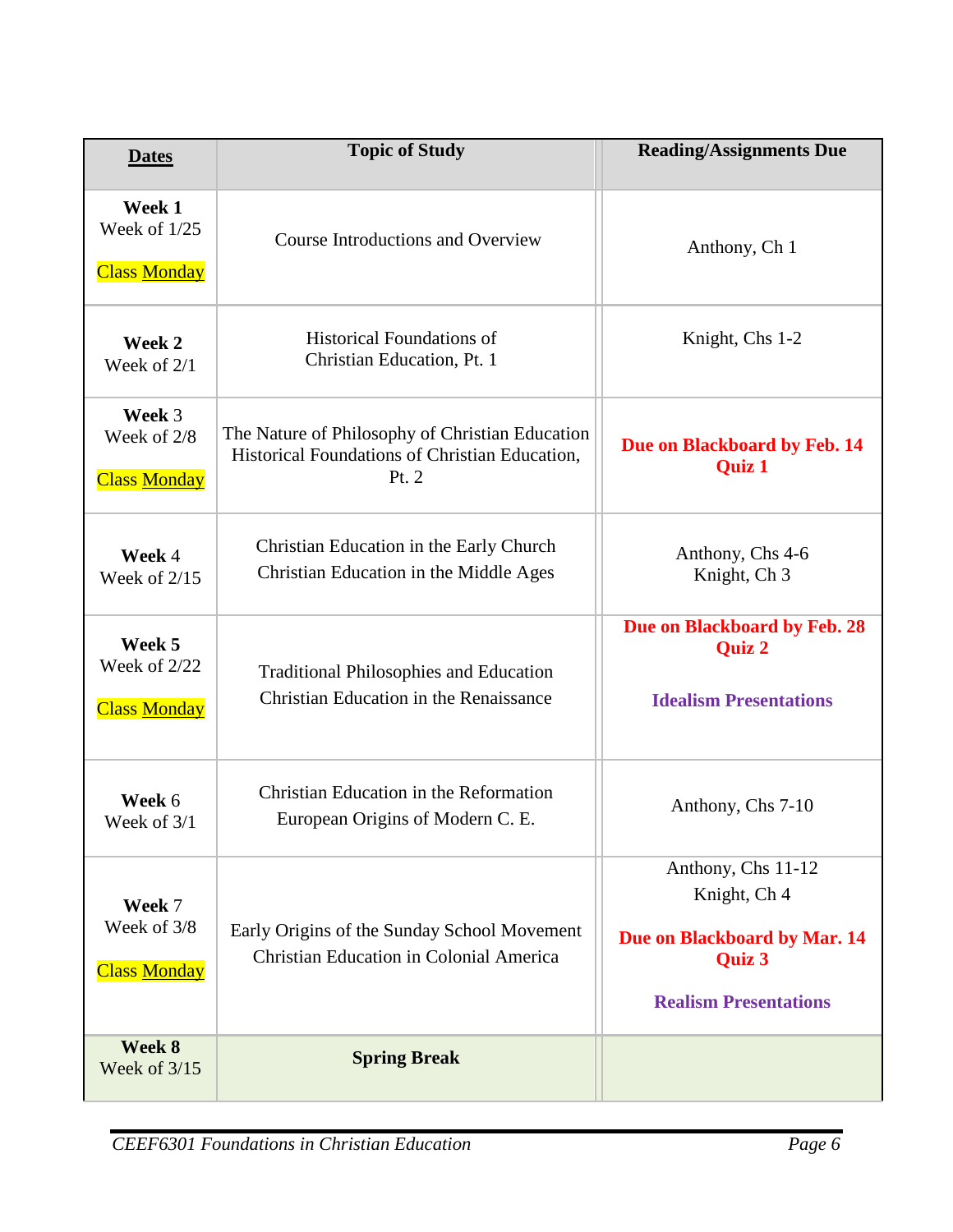| <b>Dates</b>                                   | <b>Topic of Study</b>                                                                             | <b>Reading/Assignments Due</b>                                               |
|------------------------------------------------|---------------------------------------------------------------------------------------------------|------------------------------------------------------------------------------|
| Week 9<br>Week of 3/22<br><b>Class Monday</b>  | Modern Philosophies and Education<br>Christian Education in the Nineteenth Century                | <b>Neo-Scholasticism Presentations</b>                                       |
| Week 10<br>Week of 3/29                        | Christian Education in the Twentieth Century                                                      | Knight, Chs 5-6                                                              |
| Week 11<br>Week of 4/5<br><b>Class Monday</b>  | The Post Modern Impulse / Intro to Theories of<br>Education<br>Contemporary Theories of Education | <b>Pragmatism Presentations</b>                                              |
| Week 12<br>Week of 4/12                        | Analytic Philosophy and Education                                                                 | Anthony, Chs 13-14<br>Knight, Ch 7<br>Due on Blackboard by Apr. 18<br>Quiz 4 |
| Week 13<br>Week of 4/19<br><b>Class Monday</b> | Philosophical Foundations of Christian Education<br>Developing a Personal Philosophy of Ministry  | <b>Existentialism Presentations</b>                                          |
| Week 14<br>Week of 4/26                        | A Christian Approach to Philosophy                                                                | Due on Blackboard by May 2<br>Quiz 5                                         |
| Week 15<br>Week of 5/3<br><b>Class Monday</b>  | A Christian Approach to Education<br>Refining a Personal Philosophy of Education<br>Review        | <b>Reflection Paper Due on</b><br><b>Blackboard by 5/4</b>                   |
| Week 16<br>5/10<br>Final                       |                                                                                                   | <b>Personal Philosophy Paper Due</b><br>on Blackboard by 5/10                |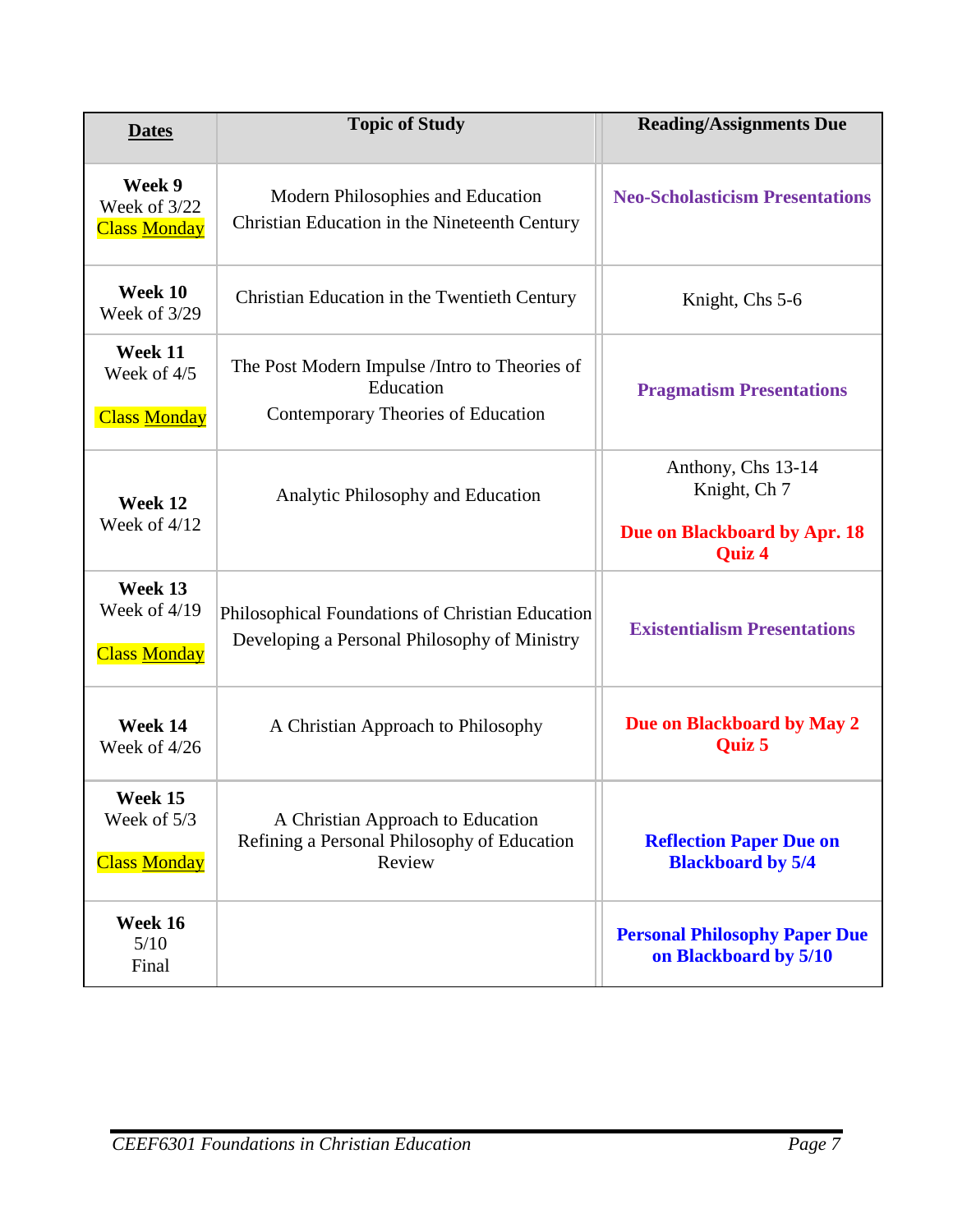#### **CEEF6301 Foundations in Christian Education**

Personal Philosophy of Education Guide

1 Peter 3:13-16 says, "*Who is there to harm you if you prove zealous for what is good? But even if you should suffer for the sake of righteousness, you are blessed. And do not fear their intimidation, and do not be troubled, but sanctify Christ as Lord in your hearts, always being ready to make a defense to everyone who asks you to give an account for the hope that is in you, yet with gentleness and reverence; and keep a good conscience so that in the thing in which you are slandered, those who revile your good behavior in Christ will be put to shame."*

The purpose of this work is to cause you to think through the things that you believe about ministry philosophy and to be able to make a biblical defense of those concepts.

Use the following components of a personal philosophy of ministry, **Biblical Matters**, **Theological Matters**, **Philosophical Matters**, and **Praxis Matters**, to outline your personal philosophy of ministry in the areas listed below. Be sure to explain each of the components (Biblical, Theological, Philosophical, Praxis) for each area listed below **completely** giving scriptural evidence for your reasons. Cite the Scripture, and explain how it supports your position.

- 1. The Purpose of Education
- 2. The Role and Nature of the Teacher
- 3. The Role and Nature of the Learner
- 4. Purpose and Goals of Curriculum
- 5. Instructional Methodology
- 6. Learning Environment
- 7. Outcomes and Assessment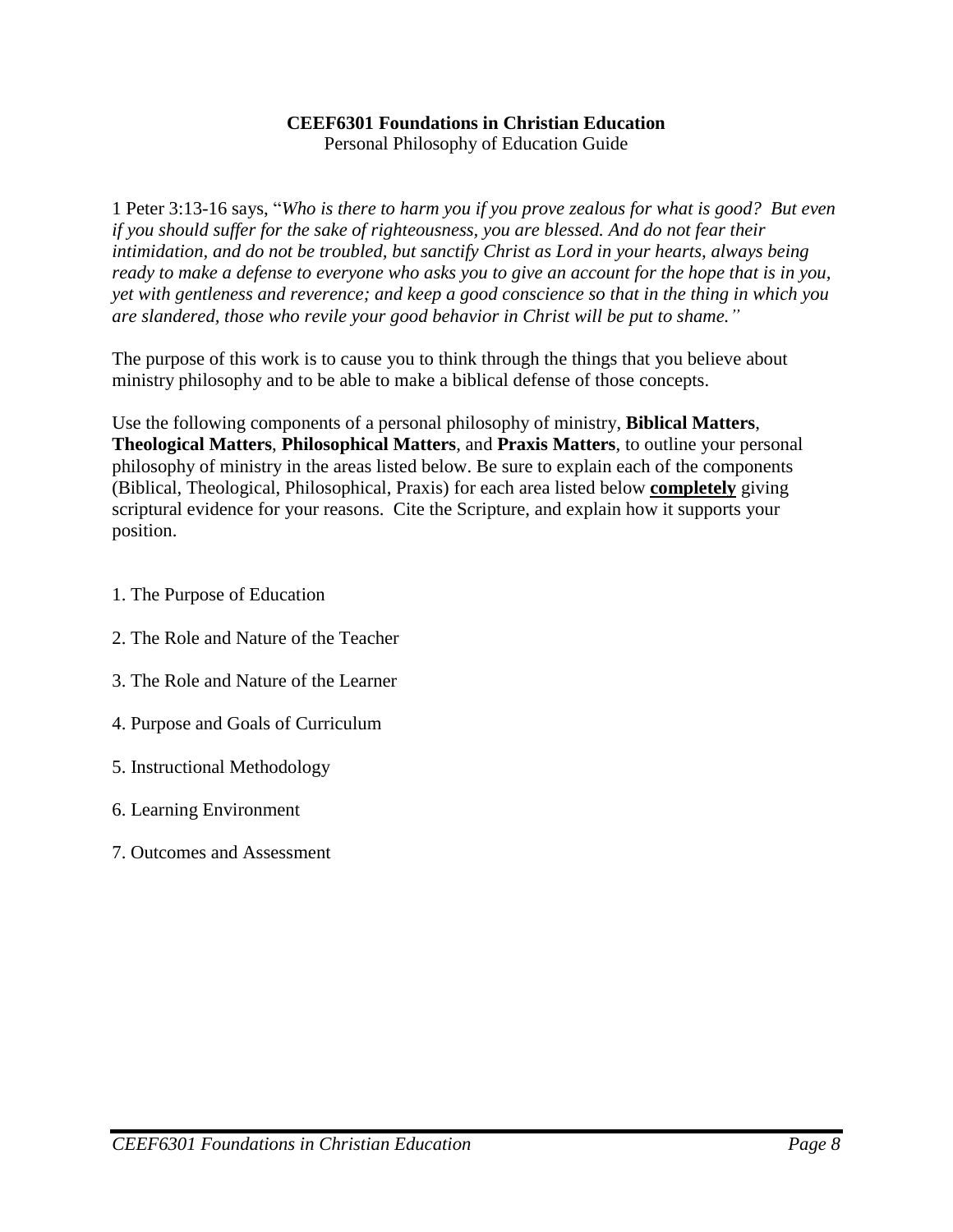#### **Selected Bibliography**

- Aquinas, Thomas. *A Summa of the Summa: The Essential Philosophical Passages of St. Thomas Aquinas' Summa Theologica*, Peter Kreeft, ed. San Francisco: Ignatius Press, 1990.
- Astley, Jeff. *The Philosophy of Christian Religious Education*. Birmingham, AL: Religious Education Press, 1994.
- Augustine, Bishop of Hippo. *Against the Academics*, trans. by John J. O'Meara. New York: Newman Press, 1951.

\_\_\_\_\_\_\_\_. *Augustine: On Education*, trans. by George Howie. Chicago: Regnery, 1969.

\_\_\_\_\_\_\_\_. *The Teacher: The Free Choice of the Will. Grace and Free Will*, trans. by Robert P. Russell. Washington, D.C.: Catholic University of America Press, 1968.

- Bayles, Martha. *Hole in Our Soul: The Loss of Beauty and Meaning in American Popular Music*. New York: Free Press, 1994.
- Behe, Michael. *Darwin's Black Box: The Biochemical Challenge to Evolution*. New York: Touchstone, 1996.
- Berry, Wendell. *Life is a Miracle: An Essay Against Modern Superstition*. Washington, D.C.: Counterpoint, 2000.
- Berryman, Jerome. *Godly Play: An Imaginative Approach to Religious Education*. Minneapolis: Augsburg, 1995.
- Bloom, Allen. *The Closing of the American Mind*. New York: Simon and Schuster, 1987.
- Bowlin, John R. *Contingency and Fortune in Aquinas's Ethics*. Cambridge, NY: Cambridge University Press, 1999.
- Bowman, Locke E. *Teaching for Christian Hearts, Souls and Minds: A Constructive, Holistic Approach to Christian Education*. San Francisco: Harper & Row, 1990.
- Budde, Michael L. and John Wesley Wright. *Conflicting Allegiances: The Church-Based University in a Liberal Democratic Society*. Grand Rapids, MI: Brazos Press, 2004.
- Burgess, Harold William. *Models of Religious Education: Theory and Practice in Historical and Contemporary Perspective*. Wheaton, Ill: Victor Books, 1996.
- Bushnell, Horace. *Christian Nurture*. Grand Rapids: Baker Book House, 1979.
- Byrne, Dara N. and Juan Williams. *Brown v. Board of Education: Its Impact on Public Education, 1954-2004*. Brooklyn, N.Y.: Word for Word Pub. Co., 2005.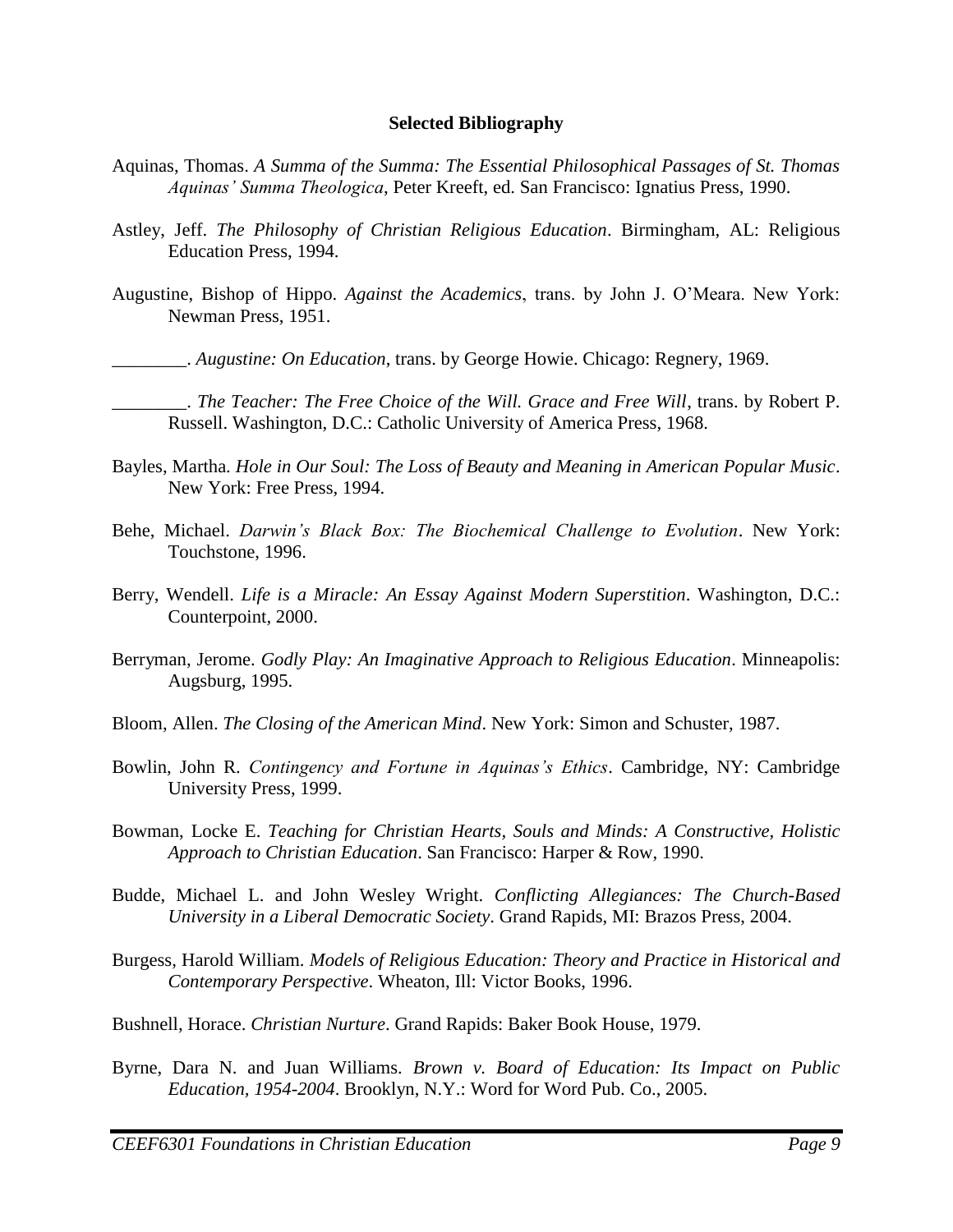Byrne, Herbert W. *John Wesley and Learning*. Salem, OH: Schmul Pub. Co., 1997.

- Claerbaut, David. *Faith and Learning on the Edge: A Bold New Look at Religion in Higher Education*. Grand Rapids, Mich.: Zondervan, 2004.
- Clement of Alexandria. *Christ the Educator*, trans. by Simon P. Wood. New York: Fathers of the Church, Inc., 1954.
- Coe, George Albert. *What is Christian Education?*. New York: Scribner, 1935.
- Colson, Charles and Anne Morse. *Burden of Truth: Defending Truth in an Age of Unbelief*. Wheaton, Ill: Tyndale House, 1997.
- Colson, Charles and Nancy Pearcey. *A Dance with Deception: Revealing the Truth Behind the Headlines*. Dallas: Word, 1993.
- Darwin, Charles. *The Origin of the Species: by Means of Natural Selection of the Preservation of Favored Races in the Struggle for Life*. New York: Hurst and Co., n.d.
- Dembski, William A., ed. *Mere Creation: Science, Faith, and Intelligent Design*. Downers Grove, Ill.: InterVarsity Press, 1998.
- DeMolen, Richard L., ed. *Erasmus*. New York: St. Martin's Press, 1973.

Dewey, John. *Education Today*. ed. by Joseph Ratner. New York: Greenwood Press, 1969.

\_\_\_\_\_\_\_\_. *John Dewey: His Contribution to the American Tradition*, ed. by Irwin Edman.Indianapolis: Bobbs-Merrill, 1955.

\_\_\_\_\_\_\_\_. *John Dewey on Education: Selected Writings*. ed. by Reginald D. Archambault. New York: Modern Library, 1964.

Dockery, David S., ed. *The Challenge of Postmodernism: An Evangelical Engagement*. Grand Rapids: Baker, 1997.

Edge, Findley B. *Teaching for Results*, rev. ed. Nashville: Broadman & Holman, 1995.

- Eldridge, Daryl, ed. *The Teaching Ministry of the Church: Integrating Biblical Truth and Contemporary Application*. Nashville: Broadman & Holman, 1995.
- Eliot, T. S. *Christianity and Culture*. New York: Harcourt, Brace and Jovanovich, 1968.
- Erasmus, Desiderius. *Christian Humanism and the Reformation: Selected Writings*, with *The Life of Erasmus*, by Beatus Rhenanus, ed. by John C. Olin. New York: Harper and Row, 1965.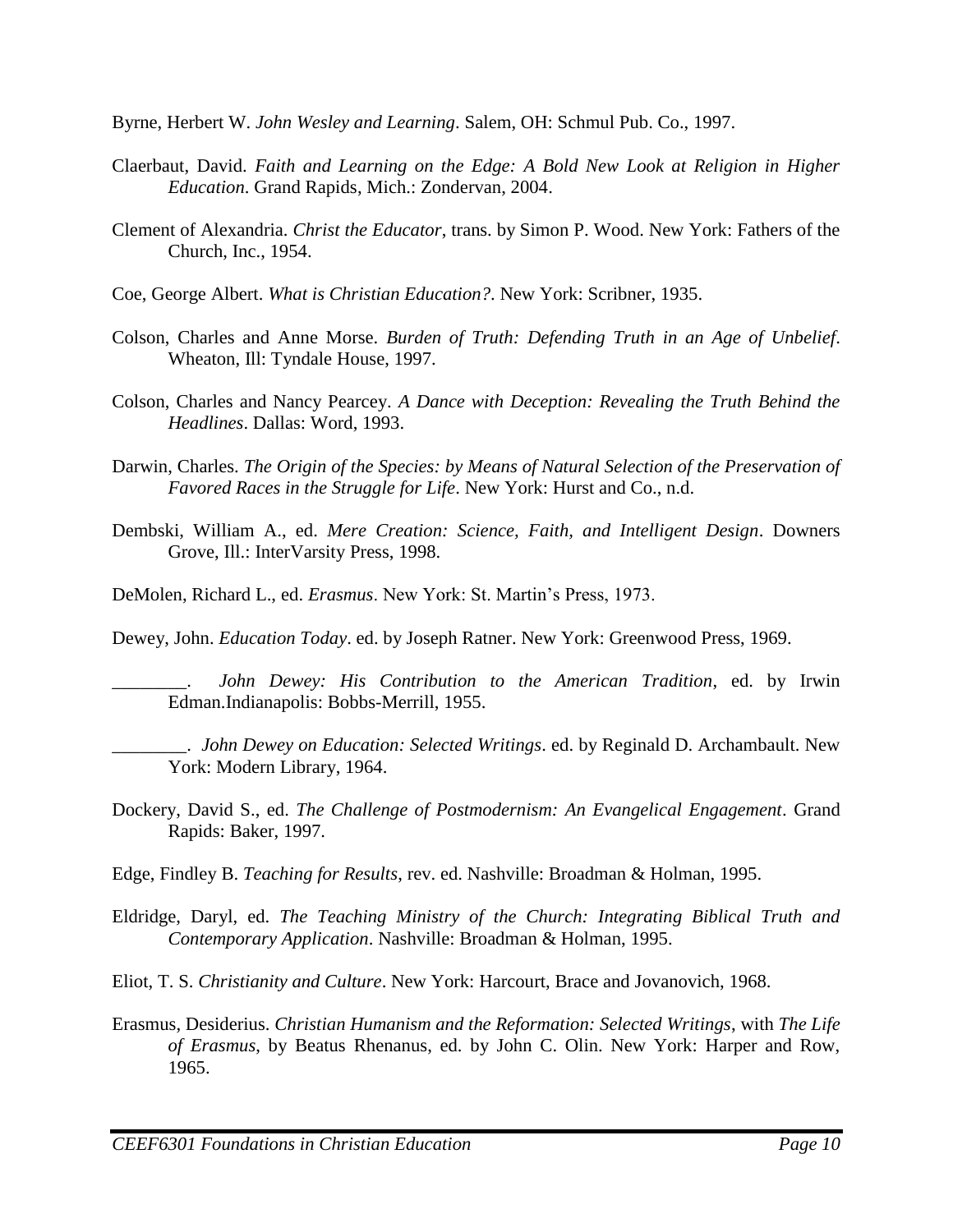- Feinberg, Joel and Russ Shafer-Landau. *Reason and Responsibility: Readings in Some Basic Problems of Philosophy*, 10<sup>th</sup> ed. Belmont, CA: Wadsworth Pub., 1999.
- Frederick, Eby. *Early Protestant Educators; the Educational Writings of Martin Luther, John Calvin, and Other Leaders of Pretestant Thought*. New York: McGraw-Hill Book Company, inc., 1931.
- Freire, Paulo. *Pedagogy of Hope: Reliving Pedagogy of the Oppressed*, trans. by Robert R. Barr. New York: Continuum, 1994.
- Gale, Richard M. *The Divided Self of William James*. Cambridge, NY: Cambridge University Press, 1999.
- Gangel, Kenneth O. and Warren S. Benson. *Christian Education: Its History and Philosophy*. Chicago: Moody Press, 1983.
- Gardner, Howard. *The Disciplined Mind: What all Students should Understand*. New York: Simon & Schuster, 1999.
- Geisler, Norman L., and Ronald M. Brooks. *When Skeptics Ask: A Handbook of Christian Evidence*. Wheaton, Ill.: Victor, 1998.
- Gibbs, Eugene S., ed. *A Reader in Christian Education Foundations and Basic Perspectives*. Grand Rapids: Baker Book House, 1992.
- Groome, Thomas H. *Christian Religious Education: Sharing Our Story and Vision*. San Francisco: Harper & Row, 1980.
- Harris, Maria and Gabriel Moran. *Reshaping Religious Education: Conversations on Contemporary Practice*. Louisville, KY: Westminster John Knox Press, 1998.
- Ignatius of Loyola. *The Spiritual Exercises of St. Ignatius*, trans. by Anthony Mottola. New York: Image Books, 1964.
- Jacobsen, Douglas G. and Rhonda Hustedt Jacobsen. *Scholarship and Christian Faith: Enlarging the Conversation*. Oxford: Oxford University Press, 2004.
- Jaki, Stanley S. *Means to Message: A Treatise on Truth*. Grand Rapids, MI: Eerdmans Pub., 1999.
- James, William. *Talks to Teachers on Psychology and to Students on Some of Life's Ideals*. New York: Henry Holt and Co., 1905.

\_\_\_\_\_\_\_\_. *The Philosophy of William James*. New York: Random House, ND.

Johnson, Philip E. *Darwin on Trial*, 2<sup>nd</sup> ed. Downers Grove, Ill.: Inter Varsity Press, 1993.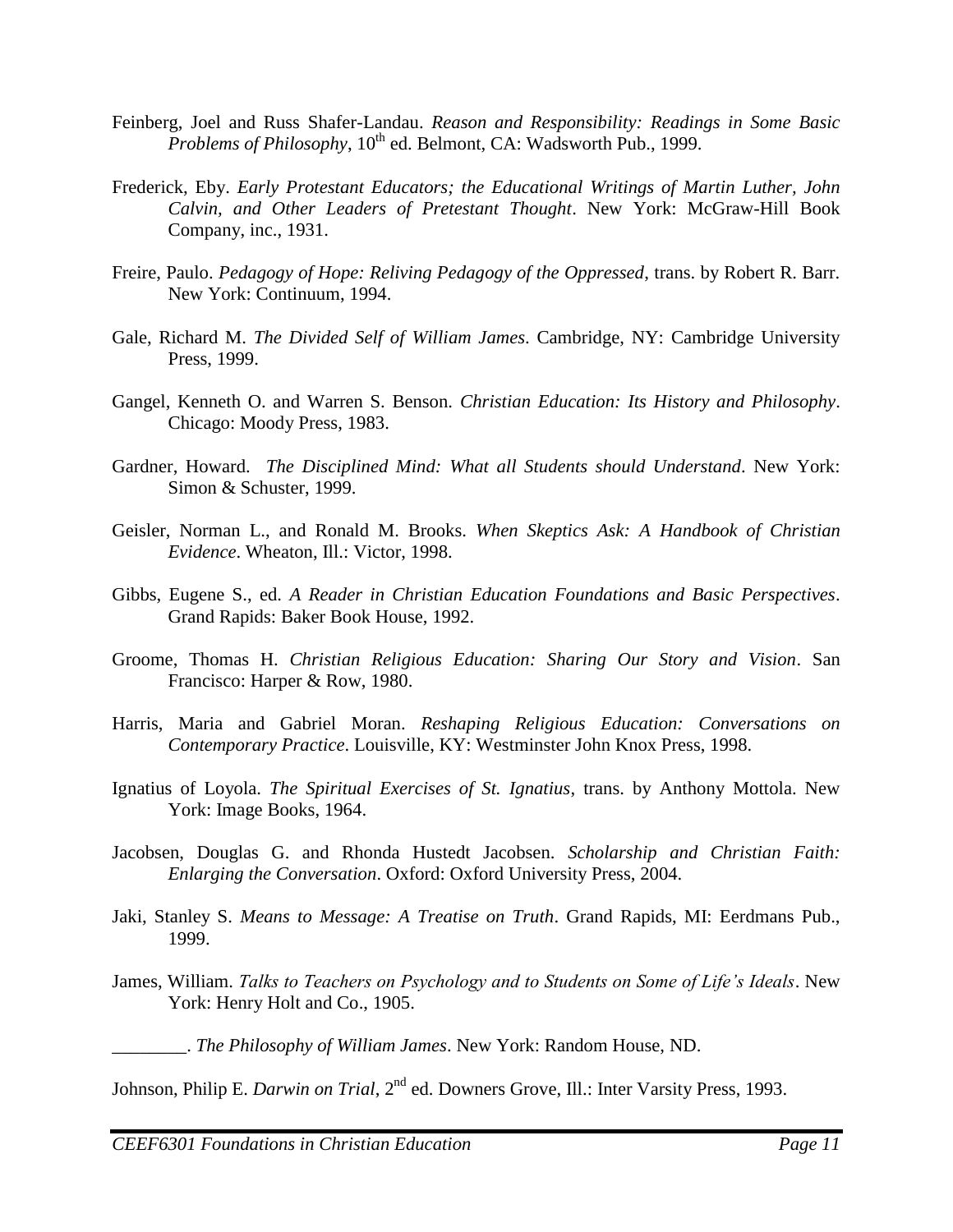\_\_\_\_\_\_\_\_. *Defeating Darwinism: By Opening Minds*. Downers Grove, Ill.: InterVarsity Press, 1997.

\_\_\_\_\_\_\_\_. *Objections Sustained: Subversive Essays on Evolution, Law, and Culture*. Downers Grove, Ill.: InterVarsity Press, 1998.

\_\_\_\_\_\_\_\_. *Reason in the Balance: The Case against Naturalism in Science, Law, and Education*. Downers Grove, Ill.: InterVarsity Press, 1995.

- Kennedy, James C. and Caroline Joyce Simon. *Can Hope Endure?: A Historical Case Study in Christian Higher Education*. Grand Rapids, Mich.: William B. Eerdmans Pub. Co., 2005.
- Klemke, E. D., A. David Kline, and Robert Hollinger, eds. *Philosophy: Contemporary Perspectives on Perennial Issues*, 4<sup>th</sup> ed. New York: St. Martin's Press, 1994.
- Lee, James Michael. *The Content of Religious Instruction: A Social Science Approach*. Birmingham: Religious Education Press, 1985.

\_\_\_\_\_\_\_\_. *The Flow of Religious Instruction: A Social Science Approach*. Mishawaka, Ind.: Religious Education Press, 1975.

\_\_\_\_\_\_\_\_. *The Shape of Religious Instruction: A Social-Science Approach*. Dayton, Ohio: Pflaum, 1971.

Leslie, John, ed. *Modern Cosmology & Philosophy*. Amherst, NY: Prometheus Books, 1998.

- Luther, Martin. *A Short Explanation of Dr. Martin Luther's Small Catechism*, ed. by the Evangelical Lutheran Synod of Missouri, Ohio, and other states. River Forest, Ill.: Koehler Pub. Co.,1963.
- Maddix, Mark A. and James Riley Estep, Jr. *Practicing Christian Education: An Introduction for Ministry*. Grand Rapids, MI: Baker Academic, 2017.
- Marsden, George M. *The Soul of the American University: From Protestant Establishment to Established Nonbelief*. New York: Oxford University Press, 1994.
- Martin, Robert K. *The Incarnate Ground of Christian Faith: Towards a Christian Theological Epistemology for the Educational Ministry of the Church*. Lanham, MD: University Press of America, 1998.

McDermott, John J., ed. *The Philosophy of John Dewey*. New York: York, Putnam Sons, 1973.

McGreal, Ian P., ed. *Great Thinkers of the Western World: The Major Ideas and Classic Works of More than 100 Outstanding Western Philosophers, Physical and Social Scientists, Psychologists, Religious Writers, and Theologians*. New York: Harper Collins Publishers, 1992.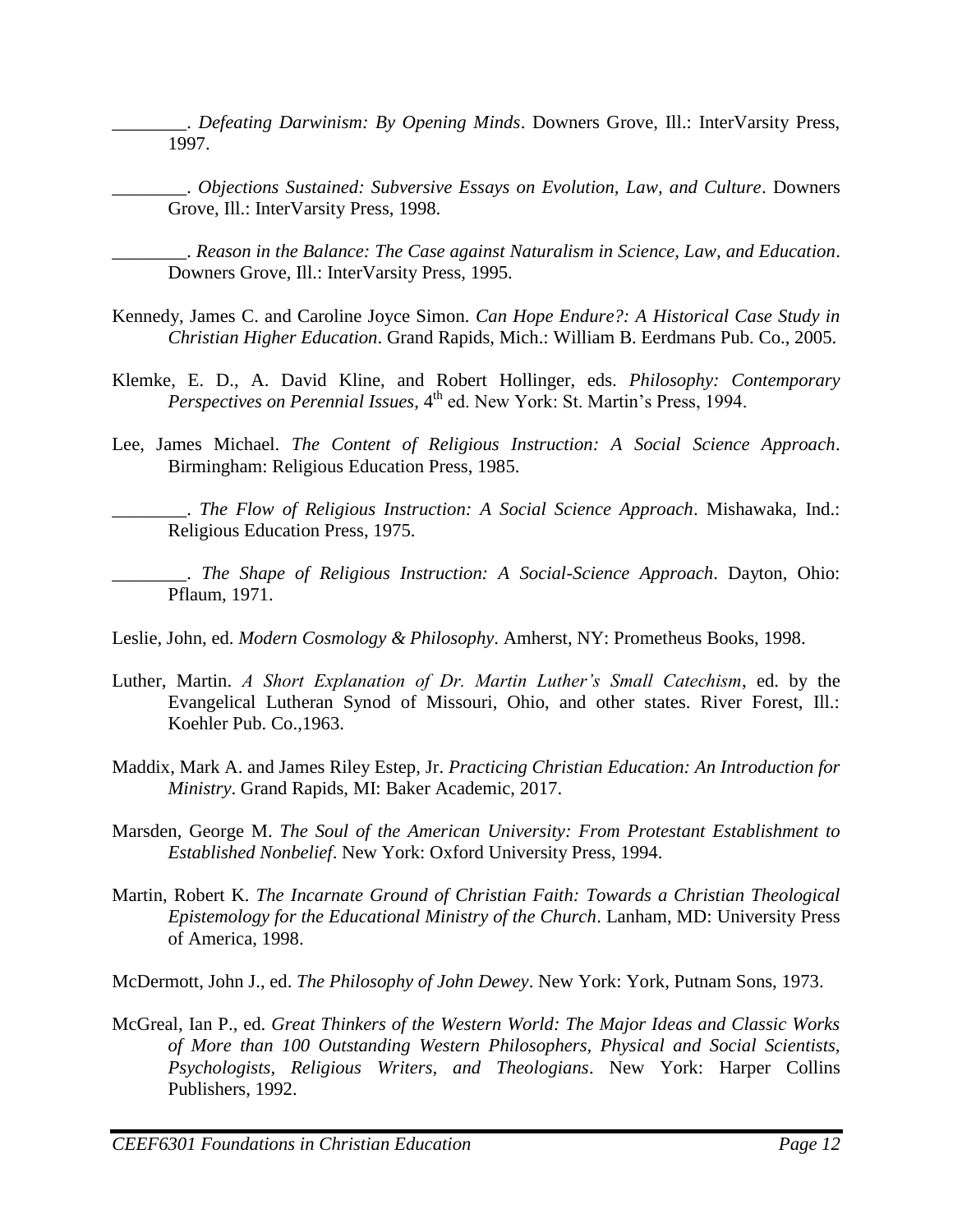- Miller, Randolph Crump. *Biblical Theology and Christian Education*. New York: Scribner, 1956.
	- \_\_\_\_\_\_\_\_. *The Clue to Christian Education*. New York: Scribner, 1950.

\_\_\_\_\_\_\_\_. *Education for Christian Living*. Englewood Cliffs, N.J.: Prentice-Hall, 1956.

\_\_\_\_\_\_\_\_. *The Theory of Christian Education Practice: How Theology Affects Christian Education*. Birmingham: Religious Education Press, 1980.

- Millard, Catherine. *The Rewriting of America's History*. Camp Hill, PA: Horizon House Publishers, 1991.
- Moran, Gabriel. *Religious Education as a Second Language*. Birmingham: Religious Education Press, 1989.

\_\_\_\_\_\_\_\_. *Religious Education Development: Images for the Future*. Minneapolis: Winston Press, 1983.

- Mullett, Michael A. *Martin Luther*. London: Routledge, 2004.
- Myers, Ken. *All God's Children and Blue Suede Shoes: Christians and Popular Culture*. Westchester, Ill.: Crossway, 1989.
- Nash, Ronald. *The Closing of the American Heart: What's Really Wrong with America's Schools*. Dallas: Word, 1990.
- Nietzsche, Friedrich, trans. by Richard T. Gray. *Unpublished Writings from the Period of Unfashionable Observations*. Stanford, CA: Stanford University Press, 1999.
- Origen. *Origen on First Principles*, trans. by G. W. Butterworth. New York: Harper and Row, 1966.
- Paffenroth, Kim and Kevin L. Hughes, eds. *Augustine and Liberal Education*. Aldershot, England: Ashgate, 2000.
- Pazmiño, Robert W. *God Our Teacher: Theological Basics in Christian Education*, Grand Rapids, MI: Baker Academic, 2001.

\_\_\_\_\_\_\_\_. *Foundational Issues in Christian Education: An Introduction in Evangelical Perspective*, 2<sup>nd</sup> ed. Grand Rapids, Michigan: Baker Book House, 1997.

\_\_\_\_\_\_\_\_. *Principles and Practices of Christian Education: An Evangelical Perspective*. Grand Rapids, MI: Baker Book House, 1992.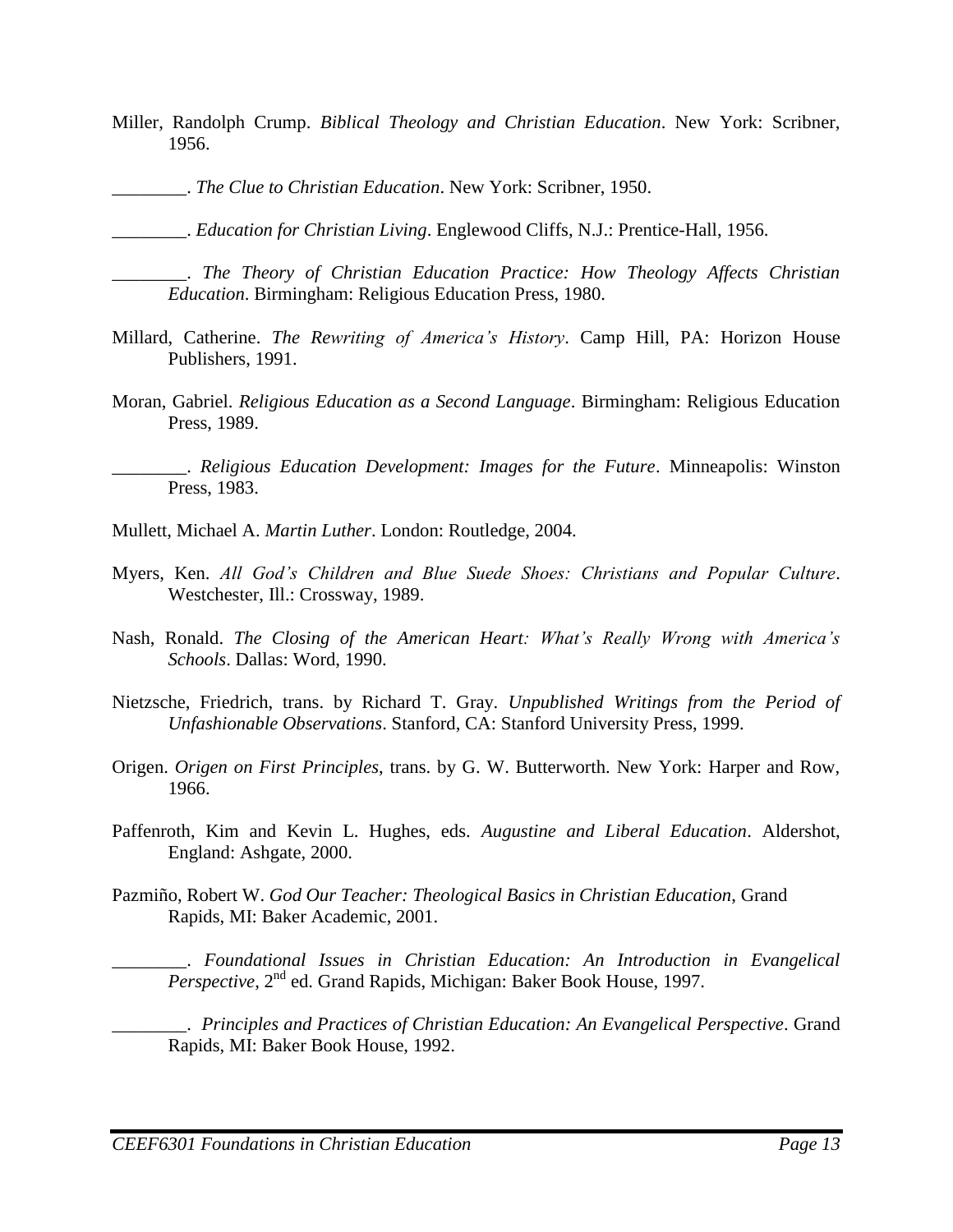- Peterson, Michael L. *With All Your Mind: A Christian Philosophy of Education*. Notre Dame: University of Notre Dame Press, 2001.
- Poe, Harry Lee. *Christianity in the Academy: Teaching at the Intersection of Faith and Learning*. Grand Rapids, Mich.: Baker Academic, 2004.
- Rickman, H.P. *The Challenge of Philosophy*. London: Open Gate Press, 2000.
- Rousseau, Jean-Jacques. *Emile: or, On Education*, trans. by Allan Bloom. New York: Basic Books, 1979.
- Sawicki, Marianne. *The Gospel in History: Portrait of a Teaching Church: The Origins of Christian Education*. New York: Paulist Press, 1988.
- Schaeffer, Francis. *The Church at the End of the Twentieth Century: Including, the Church Before the Watching World*. Wheaton, Ill.: Crossway, 1994.

\_\_\_\_\_\_\_\_. *The Complete Works of Francis A. Schaeffer: A Christian Worldview*. Westchester, Ill.: Crossway, 1982.

- Schipani, Daniel S. *Religious Education Encounters Liberation Theology*. Birmingham, AL: Religious Education Press, 1988.
- Schuller, David S., ed. *Rethinking Christian Education: Explorations in Theory and Practice*. St. Louis, MO: Chalice Press, 1993.
- Seymour, Jack L., ed. *Mapping Christian Education: Approaches to Congregational Learning*. Nashville: Abingdon Press, 1997.
- Shapiro, Ben. *Brainwashed: How Universities Indoctrinate America's Youth*. Nashville: WND Books, 2004.
- Sidorsky, David, ed. *John Dewey: The Essential Writings*. New York: Harper & Row, 1977.
- Sire, James W. *The Universe Next Door: A Basic Worldview Catalog*, 3rd ed. Downers Grove, Ill.: InterVarsity Press, 1997.
- Smart, Ninian. *Worldviews: Crosscultural Explorations of Human Beliefs*, 2<sup>nd</sup> ed. Englewood Cliffs, N.J.: Prentice Hall, 1995.
- Solomon, Robert C. *The Joy of Philosophy: Thinking This Versus the Passionate Life*. New York: Oxford University Press, 1999.
- Tisdell, Elizabeth J. *Exploring Spirituality and Culture in Adult and Higher Education*. San Francisco: Jossey-Bass, 2003.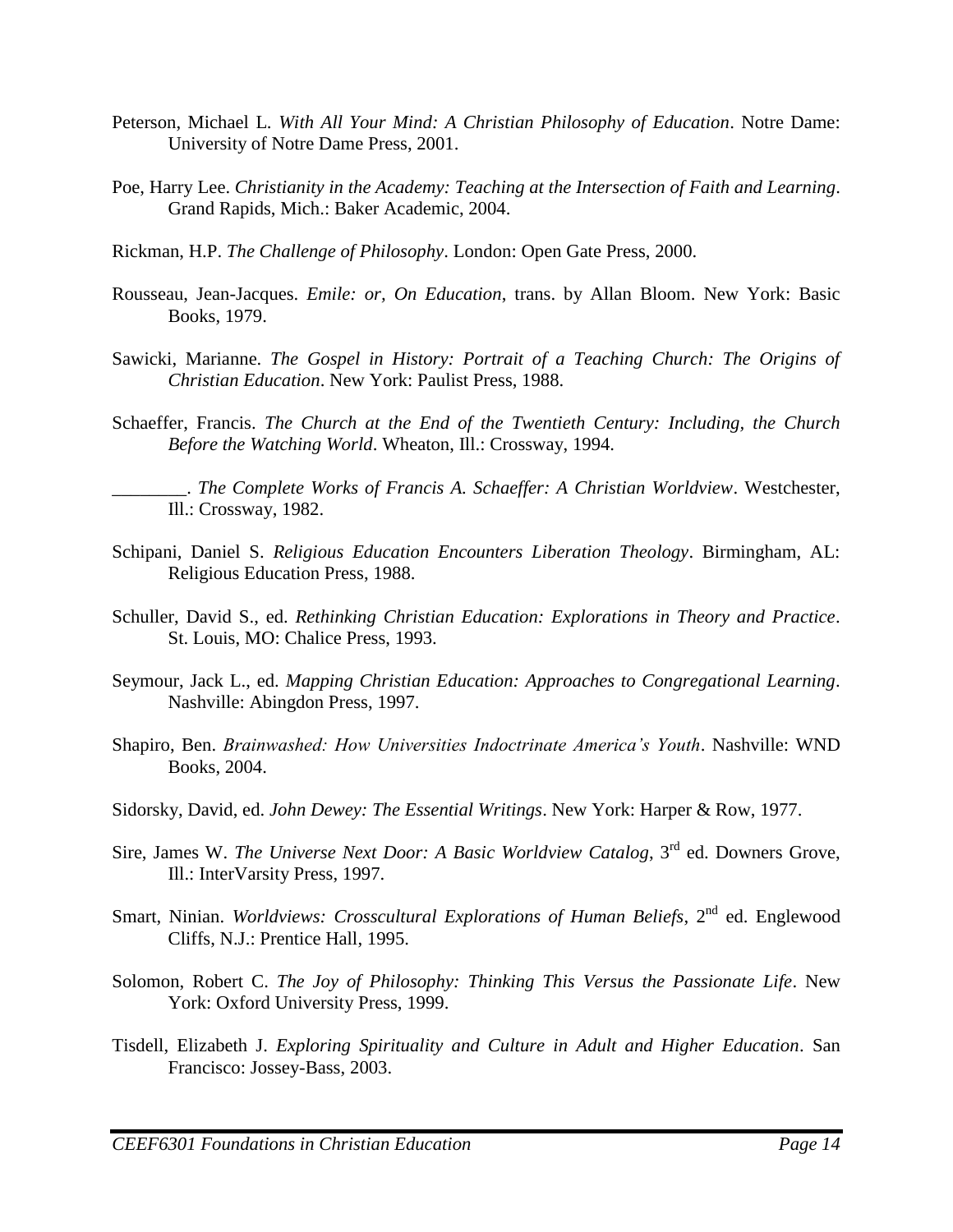- Vieth, Gene Edward. *Postmodern Times: A Christian Guide to Contemporary Thought and Culture*. Wheaton, Ill.: Crossway, 1994.
- Vieth, Gene Edward, and Andrew Kern. *Classical Education: Towards the Revival of American Schooling*. Washington, D. C.: Capital Research Center, 1997.
- Vieth, Paul H. *Teaching for Christian Living: A Practical Discussion on the Principles and Practice of Making a Curriculum for the Church School Which Shall Center in Life Experience*. St. Louis: Bethany, 1929.

\_\_\_\_\_\_\_\_. *The Church School: The Organization, Administration, and Supervision of Christian Education in the Local Church*. Philadelphia: Christian Education Press, 1957.

- Vryhof, Steven C. *Between Memory and Vision: The Case for Faith-Based Schooling*. Grand Rapids, Mich.: W. B. Eerdmans Pub. Co., 2004.
- Wax, Trevin. *Eschatological Discipleship: Leading Christians to Understand Their Historical and Cultural Context*. Nashville: B&H Academic, 2018.
- Westerhoff, John H., III and O. C. Edwards, Jr. eds. *A Faithful Church: Issues in the History of Catechesis*. Wilton, Conn.: Morehouse-Barlow Co., 1981.
- Wilson, Douglas. *Recovering the Lost Tools of Learning: An Approach to Distinctively Christian Education*. Wheaton, Ill.: Crossway, 1991.
- Wolterstorff, Nicholas, Clarence W. Joldersma, and Gloria Goris Stronks. *Educating for Shalom: Essays on Christian Higher Education*. Grand Rapids, Mich.: W. B. Eerdmans Pub. Co., 2004.
- Wyckoff, D. Campbell. *Theory and Design of Christian Education Curriculum*. Philadelphia: Westminster Press, 1961.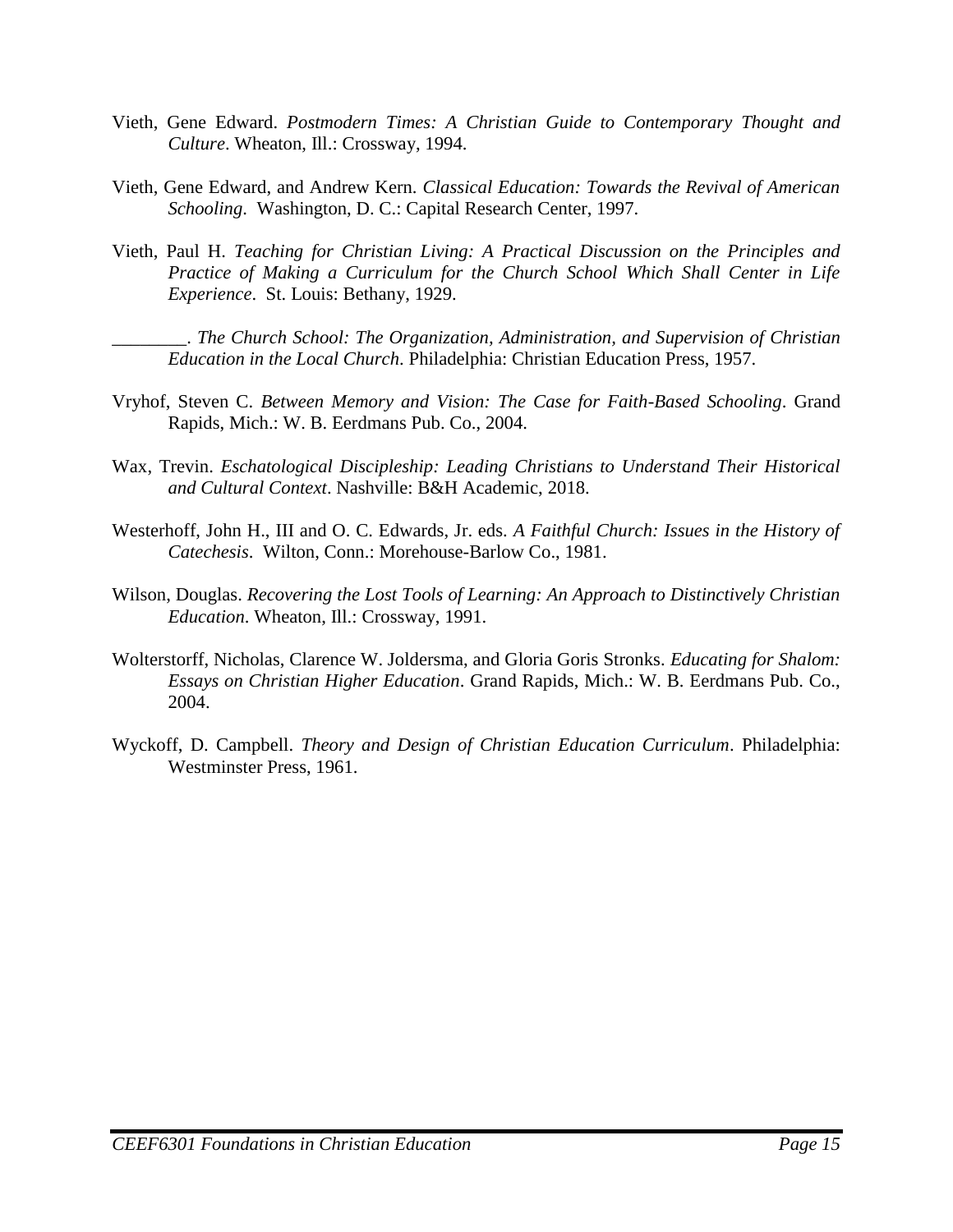#### **Rubric for Personal Philosophy Paper CEEF 6301**

Discipleship and Ministry Leadership Division, New Orleans Baptist Theological Seminary

Professor: \_\_\_\_\_\_\_\_\_\_\_\_\_\_\_\_\_\_\_\_\_\_\_\_\_\_\_\_\_\_\_\_\_\_\_\_\_\_\_\_\_\_\_\_

Student: \_\_\_\_\_\_\_\_\_\_\_\_\_\_\_\_\_\_\_\_\_\_\_\_\_\_\_\_\_\_\_\_\_\_\_\_\_\_ Date: \_\_\_/\_\_\_\_\_/\_\_\_\_\_

| otess<br>ŃГ. |  |
|--------------|--|
|              |  |

| <b>ELEMENT</b> | <b>Unsatisfactory</b>                                                                          | <b>Partially</b>                                                                          | <b>Proficient</b>                                                                                      | <b>Exemplary</b>                                                                                               | <b>Points</b> |
|----------------|------------------------------------------------------------------------------------------------|-------------------------------------------------------------------------------------------|--------------------------------------------------------------------------------------------------------|----------------------------------------------------------------------------------------------------------------|---------------|
|                | $0 - 2$                                                                                        | <b>Proficient 3-5</b>                                                                     | $6 - 8$                                                                                                | $9-10$                                                                                                         |               |
|                | Shows inadequate<br>understanding of<br>educational<br>philosophy                              | Shows adequate<br>understanding of<br>educational<br>philosophy                           | Shows good<br>understanding of<br>educational<br>philosophy                                            | Shows excellent<br>understanding of<br>educational<br>philosophy                                               | /10           |
| Understanding  | Demonstrates little<br>or no understanding<br>of a philosophy of<br><b>Christian Education</b> | Demonstrates some<br>understanding<br>of<br>a philosophy of<br><b>Christian Education</b> | Demonstrates good<br>understanding and<br>reflection on<br>philosophy of<br><b>Christian Education</b> | Demonstrates<br>excellent<br>understanding and<br>reflection on<br>philosophy of<br><b>Christian Education</b> | /10           |
|                | Fails to include<br>Philosophy elements<br>or components                                       | Includes some<br>Philosophy elements<br>or components                                     | Includes most<br>Philosophy elements<br>or components                                                  | Includes all<br>Philosophy elements<br>or components                                                           | /10           |
|                | Provides no<br>scriptural support for<br>any components of<br>the philosophy                   | Provides scriptural<br>support for some<br>components of the<br>philosophy                | Provides scriptural<br>support for most<br>components of the<br>philosophy                             | Provides scriptural<br>support for each<br>component of the<br>philosophy                                      | /10           |
| Total:         |                                                                                                |                                                                                           |                                                                                                        |                                                                                                                | /40           |

| <b>LEMENT</b> | <b>Unsatisfactory</b><br>$0 - 2$                                        | <b>Partially</b><br><b>Proficient 3-5</b>                                      | <b>Proficient</b><br>$6 - 8$                                            | <b>Exemplary</b><br>$9-10$                                                      | <b>Points</b> |
|---------------|-------------------------------------------------------------------------|--------------------------------------------------------------------------------|-------------------------------------------------------------------------|---------------------------------------------------------------------------------|---------------|
|               | Shows inadequate<br>integration of biblical<br>theology with philosophy | Shows adequate<br>integration of<br>biblical theology<br>with philosophy       | Shows good<br>integration of<br>biblical theology<br>with philosophy    | Shows excellent<br>integration of<br>biblical theology<br>with philosophy       | /10           |
| Application   | Makes poor practical<br>application to teaching<br>ministry             | Makes adequate<br>practical<br>application to<br>teaching ministry             | Makes good<br>practical<br>application to<br>teaching ministry          | Makes excellent<br>practical<br>application to<br>teaching ministry             | /10           |
|               | Fails to explain ideas<br>clearly and concisely                         | Explains some<br>ideas clearly and<br>concisely                                | Explains most<br>ideas clearly and<br>concisely                         | Explains all ideas<br>clearly and<br>concisely                                  | /10           |
|               | Poor development of<br>personal philosophy of<br>Christian education    | Adequate<br>development of<br>personal<br>philosophy of<br>Christian education | Good development<br>of personal<br>philosophy of<br>Christian education | Excellent<br>development of<br>personal<br>philosophy of<br>Christian education | (10           |
| <b>Total:</b> |                                                                         |                                                                                |                                                                         |                                                                                 | /40           |